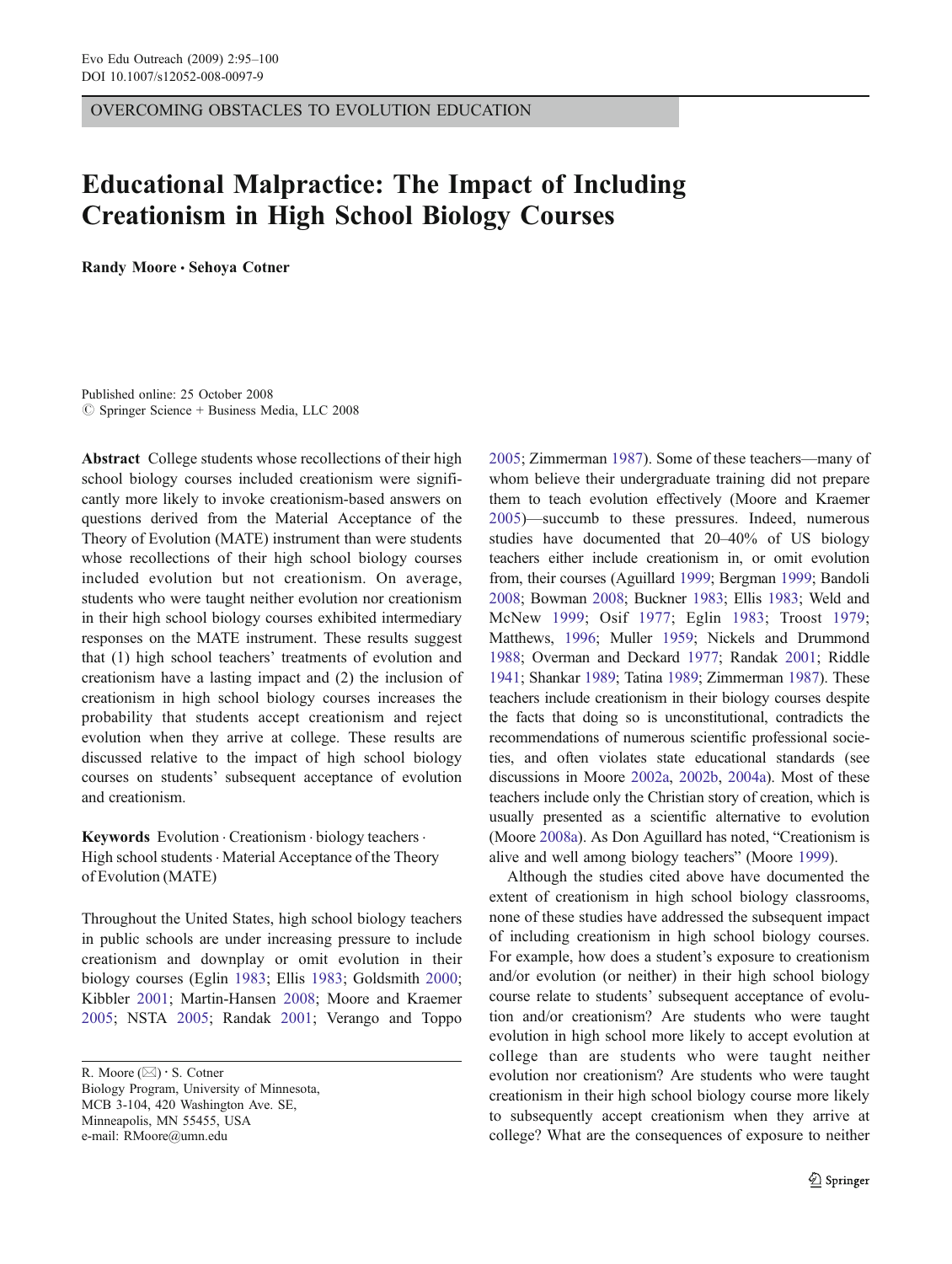<span id="page-1-0"></span>evolution nor creationism in high school biology? Stated another way, does high school instruction in evolution and/or creationism really matter?

In this study we tried to determine the impact of students' evolution-related and creationism-related instruction in high school on students' subsequent attitudes about evolution and creationism in college. Specifically, we tried to answer the following questions:

- Are students who enter college believing in creationism more likely than nonbelievers to have had a high school biology course that included creationism?
- Are students who enter college accepting evolution more likely than nonacceptors to have had a high school biology course that included evolution?
- Are students whose high school biology course included neither evolution nor creationism more likely to accept evolution or creationism?
- Does an introductory biology course at college that emphasizes evolution change students' views of evolution?

## Methods

During Fall 2007 and Spring 2008, we surveyed 728 undergraduate students in introductory nonmajors biology courses offered at the Twin Cities campus of the University of Minnesota. We used institutional data to determine that these students had an average high school graduation percentile of 83% and an average ACT composite score of 25. All of the students in this study had taken a biology course in high school.

Prior to the first week of classes we asked students, via an email solicitation on the part of their instructor, to tell us whether their high school biology course included evolution, creationism, both evolution and creationism, or neither evolution nor creationism. We also asked students to respond to eight statements from the Material Acceptance of the Theory of Evolution (MATE) instrument developed and validated by Rutledge and Sadler [\(2007\)](#page-5-0). At the end of the semester, we repeated the survey with a voluntary subset of 69 students from our sample. A per-item comparison of means was conducted, using the Student's t-test for significant differences. Surveys had no impact on students' grades, students understood they were under no obligation to complete all survey items, and the authors obtained Institutional Review Board approval prior to starting the research. Surveys were completed online and tabulated electronically. Responses were analyzed categorically, using contingency-table analysis and Pearson's chi-square (JMP-IN 5.1.2, Cary, North Carolina). All differences reported are significant at  $p<0.05$ .

## Results

Students' descriptions of their high school biology courses are shown in Table 1. Of the 728 responses, 64% of the students' high school biology courses included only evolution, 2% included only creationism, 21% included evolution and creationism, and 13% included neither evolution nor creationism.

Students' responses to the MATE questions are shown in Fig. [1](#page-2-0). There was a consistent pattern in students' responses to statements concerning the theory of evolution, the age of the earth, and scientific consensus on evolutionary theory. Students whose high school biology course included evolution (but not creationism) were significantly more likely (72% versus 58%) to accept the validity of evolutionary theory ("evolution is a scientifically valid theory"), science-based claims about the age of the earth, the mutability of species (75% versus 60%), and humans being the product of evolution (71% versus 55%). For example, in response to the statement "The age of the earth is at least four billion years," 64% of the evolution-only students selected "agree" or "agree strongly;" only 46% of the creationism-included respondents agreed; and 60% of the "neither" group agreed. However, students whose high school biology courses included creationism were significantly more likely to believe in a young earth and the immutability of species (28% versus 18%), question the validity of evolutionary theory (18% versus 13%), and almost twice as likely (20% versus 12%) to invoke a Biblical response to evolutionary theory ("the theory of evolution cannot be correct since it disagrees with the Biblical account of creation"). Regardless of their biology background, almost all (i.e., 88 and 91%) students surveyed believed that scientists accept evolutionary theory.

A consistent pattern also emerged in the responses of those whose high school biology courses included neither evolution nor creationism. These students (13.4% of the sample) represented a middle ground on the remaining seven MATE questions (i.e., all except the question about scientists' acceptance of evolutionary theory). For example, compared with students taught creationism in high school,

Table 1 Students' reports of their high school biology course

| Number | Percent |
|--------|---------|
|        |         |
| 460    | 64.0    |
| 147    | 20.5    |
| 15     | 2.1     |
| 96     | 13.4    |
|        |         |

Students were all enrolled in introductory biology in Fall 2007 and Spring 2008 ( $N=718$  respondents to this item, out of 728 surveys completed). Surveys were completed prior to the start of classes.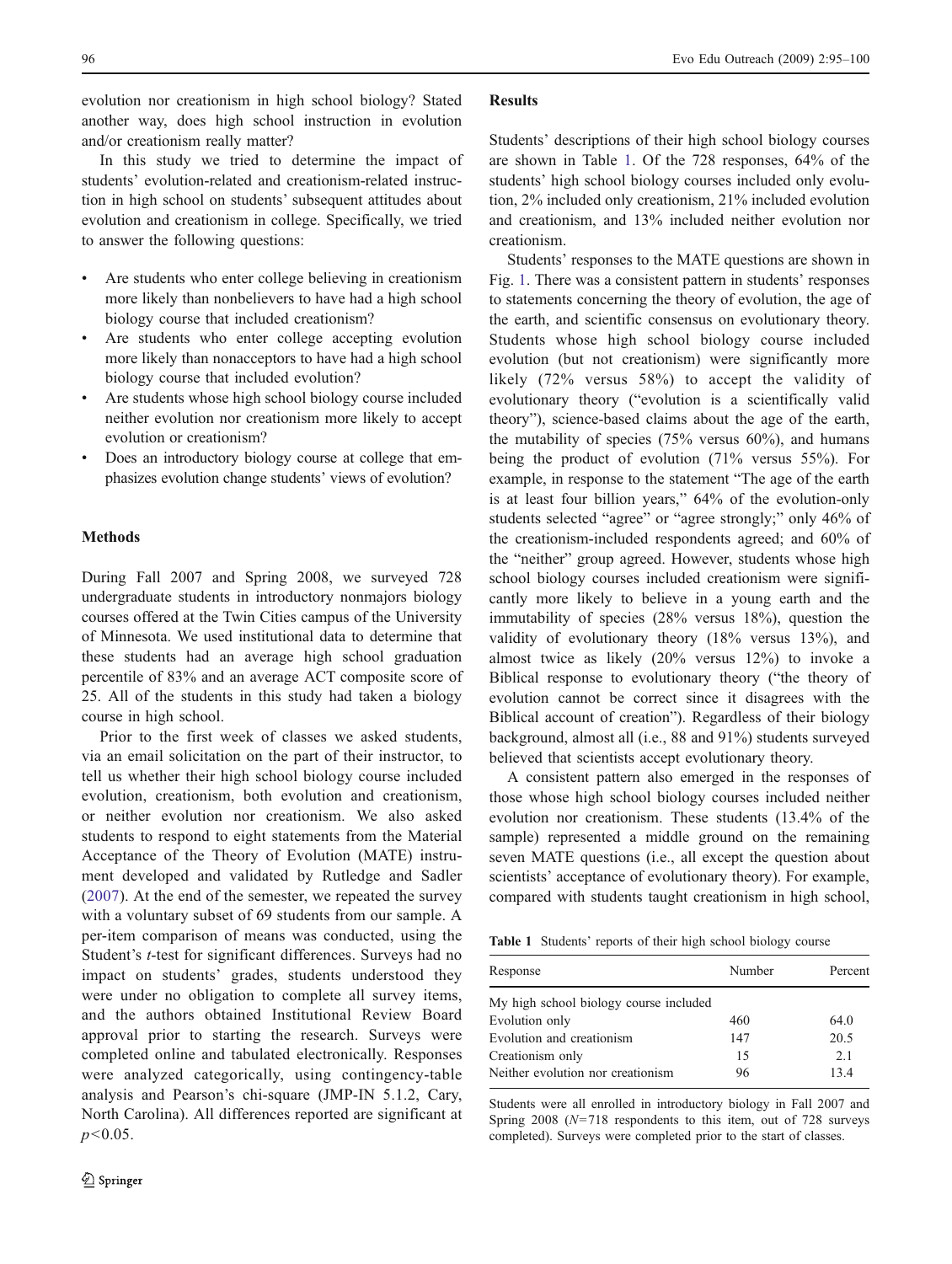<span id="page-2-0"></span>Fig. 1 a Percentages of students who agreed with a creationistleaning statements, and b scientific statements regarding the origin and diversity of life on earth. Questions are from the Material Acceptance of the Theory of Evolution (MATE) instrument (Rutledge and Sadler [2007](#page-5-0)). Students are divided into categories depending on whether they report having evolution only  $(N=460)$ , creationism alone or with evolution  $(N=162)$ , or neither evolution nor creationism  $(N=96)$  in high school biology. All differences statistically significant ( $p$ <0.05) with contingency-table analysis, using Pearson's chi-square test. In addition, paired comparisons reveal statistically significant per-item differences in mean response between evolution and creationism (Student's t-test,  $p<0.01$  for each item)



■ % who agree who had creationism in high school ■ % who agree who had evolution only in high school **E** % who agree who had neither evolution nor creationism



**Now the agree who had creationism in high school CO** who agree who had evolution only in high school **W** % who agree who had neither evolution nor creationism

those exposed to neither evolution nor creationism were more likely to enter college biology accepting the scientific validity of evolution, the age of the earth, and the tempo of evolutionary change than were students whose high school biology classes included creationism (Fig. 1).

In the subsample of 69 students who were surveyed at the end of the semester, a matched-pairs analysis revealed no significant differences between pre-course and postcourse responses to the MATE questions.

## Discussion

#### Limitations of the Study

Like all survey-based research, this study had several possible limitations. Although we gathered data from a large group of students over two semesters, all of the students in this study attended the same university and therefore are probably not a truly random sampling of all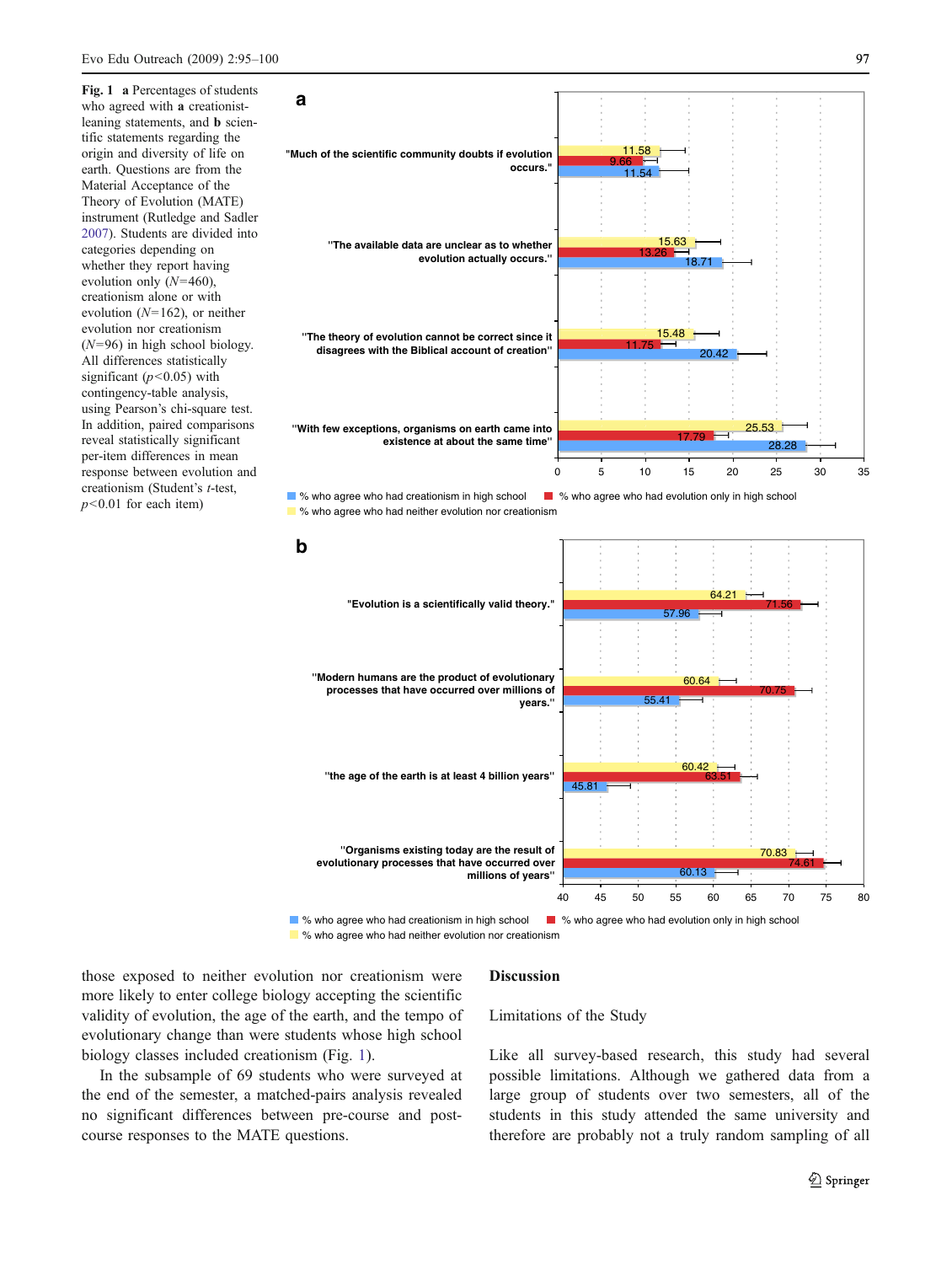high school graduates. Similarly, students' recollections of their high school biology courses may not have been perfect; for example, some of the students may have discussed creationism in comparative religion and/or philosophy courses, and not in their biology course. It is also possible that a student's prior convictions might have shaped his or her recollections of high school biology with respect to the treatment of evolution or creationism. In addition, not all introductory biology students are first-year students and may have encountered discussions of evolution in other aspects of their college curriculum. Therefore, we do not assign a completely causative link to high school biology and acceptance of evolutionary theory.

Despite these possible limitations, much evidence suggests that the data reported here are reliable and representative. For example, our sample was large, and the results were similar each semester. Moreover, students' reports about the inclusion of evolution and creationism (or neither) in their high school biology courses are consistent with those reported by biology teachers in Minnesota (Kraemer [1995](#page-4-0); Moore [2008b;](#page-5-0) Moore and Kraemer [2005\)](#page-5-0) and other studies elsewhere (Aguillard [1999](#page-4-0); Bandoli [2008](#page-4-0); Randak [2001;](#page-5-0) Rutledge and Mitchell [2002](#page-5-0); Tatina [1989](#page-5-0); Trani [2004;](#page-5-0) Weld and McNew [1999](#page-5-0); and references therein). As is true in many other states, the state science education standards of Minnesota (i.e., where most of the students in this study attended high school) mandate the teaching of evolution, and Minnesota's professional organizations of science teachers (e.g., Minnesota Science Teachers Association) endorse the teaching of evolution and reject the teaching of creationism (Moore [2004b](#page-5-0)). Nevertheless, creationism continues to be included in almost one-fourth of high school biology classes in virtually all states that have been studied (see references above).

# Creationism and Evolution Education in High Schools

Most (i.e., 63%) high school biology teachers teach evolution and not creationism (Table [1](#page-1-0)). That is, these teachers comply with the state educational guidelines and recommendations from professional organizations of science teachers (e.g., "only evolution should be taught in science classes because it is the only scientific explanation for why the universe is the way it is today;" National Academy of Sciences [1998](#page-5-0), [1999\)](#page-5-0). Relatively few of these teachers are pressured to teach evolution (Moore and Kraemer [2005\)](#page-5-0). Our finding that approximately 90% of students believe that scientists accept evolution is consistent with the report that similar percentages of high school biology teachers acknowledge that scientists accept evolutionary theory (Moore and Kraemer [2005\)](#page-5-0).

Although only 2% of biology teachers at public schools teach creationism and not evolution, more than 20% of biology teachers at public schools teach both evolution and

creationism. Similar percentages have been reported in other studies in other states (Bandoli [2008](#page-4-0); Moore and Kraemer [2005](#page-5-0) and references therein), and the amount of class time devoted to creationism in public schools is increasing (Moore and Kraemer [2005\)](#page-5-0). Likewise, students' claims that approximately 25% of biology courses include creationism are consistent with the fact that almost onefourth of Minnesota's biology teachers believe that creationism has a valid scientific foundation (Moore and Kraemer [2005](#page-5-0) and references therein).

Teachers who best understand evolution and the nature of science allocate more time to evolution and do a better job of teaching it (Rutledge and Mitchell [2002](#page-5-0)). Thus, the inclusion of creationism in some biology teachers' courses may be partly due to the teachers' poor understanding of the nature of science. Indeed, the nature of science is seldom emphasized in most science classrooms (Dodick and Orion [2003\)](#page-4-0), and more than one-third of biology teachers were not biology majors (National Center for Education Statistics [2003](#page-5-0)). Not surprisingly, then, many biology teachers question evolution (Bandoli [2008](#page-4-0) and references therein) and claim that they are not prepared to teach evolution (Kraemer [1995](#page-4-0); Moore and Kraemer [2005;](#page-5-0) Tatina [1989;](#page-5-0) Zimmerman [1987\)](#page-5-0). This may be due to the fact that many future biology teachers do not take courses that adequately or effectively emphasize evolution or the nature of science (Rutledge and Mitchell [2002](#page-5-0); Rutledge and Warden [2000](#page-5-0)). For example, more than 40% of high school biology teachers in Indiana and Ohio only mentioned evolution or did not discuss it at all in thier classes (Bandoli [2008;](#page-4-0) Rutledge and Mitchell [2002](#page-5-0)), and many biology teachers in Louisiana do not recall hearing the word evolution in their college biology courses, presumably because many college biology professors do not teach evolution (Moore [1999](#page-5-0), [2002a](#page-5-0)). The situation may worsen, for less than half of pre-service elementary teachers accept Darwin's theory of evolution, and almost 90% of students preparing to teach science in elementary school (and 63% of students preparing to teach secondary science) want other views, including "the divine origin of life through special creation," to be taught with evolution (Kibbler [2001](#page-4-0); also see Troost [1979](#page-5-0)). This inclination, combined with biology teachers' confusion about, or ignorance of, several major evolution-related court decisions (e.g., Edwards v. Aguillard [1987;](#page-4-0) McLean v. Arkansas Board of Education [1982;](#page-5-0) see discussion in Moore [2004a](#page-5-0)), is likely to perpetuate the inclusion of nonscientific creation myths in biology classrooms.

Another reason for the inclusion of creationism in high school biology classrooms may be teachers' religious beliefs (Trani [2004](#page-5-0) and references therein). Teachers' personal views of a subject influence their teaching of the subject (Carlesen [1991](#page-4-0); Grossman [1989\)](#page-4-0), and individuals having the strongest religious beliefs are most likely to reject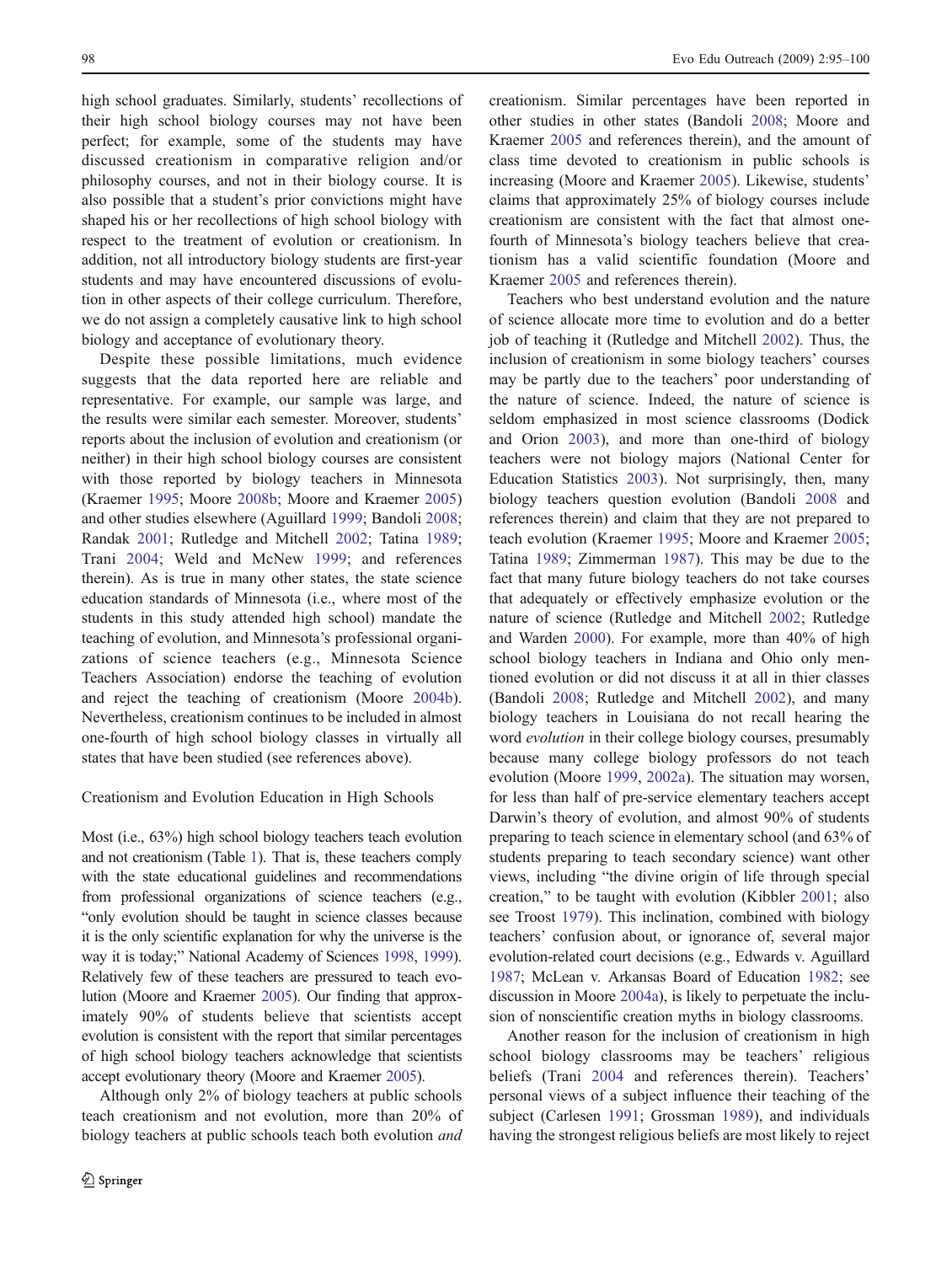<span id="page-4-0"></span>evolution (Lawson and Worsnap 1992). Since relatively large percentages of high school biology teachers are creationists (many of whom reject evolution while claiming that creationism is scientifically valid; see Kraemer 1995; Moore and Kraemer [2005](#page-5-0)), it is not surprising that many biology teachers who include creationism in their courses do so because of their religious beliefs (Trani [2004\)](#page-5-0).

## Does it Matter if Teachers Teach Creationism?

Our results indicate that the inclusion of creationism in high school biology classes significantly increases the probability that students accept creationism and reject evolution when they arrive at college. We do not mean to imply that a student's experience with evolution and/or creationism in high school is the sole determinant of their subsequent views of these subjects in college. Yet our data suggest that high school teachers' inclusion of creationism in their biology courses may have a strong and lasting impact and that students are significantly affected by their high school biology teachers' treatments of evolution and creationism (also see Bandoli 2008). Although exposure to creationism in high school is not strongly correlated with a particular type of creationism in college (e.g., intelligent design, dayage, progressive creationism, etc.; see Moore [2008a](#page-5-0)), students' misconceptions often remain "well ingrained even after a thorough coverage of the evidences supporting evolution" in college (see discussion in Johnson and Peeples 1987). In fact, our data suggest that the omission of evolution from high school biology courses may be preferable to a mixed approach that validates nonscientific explanations of diversity (Fig. [1\)](#page-2-0).

We were disappointed to see that the introductory biology course did not significantly affect students' response to the MATE questions. Similar responses have been reported by others (e.g., Martin-Hansen [2008](#page-5-0); Robbins and Roy [2007](#page-5-0)). This shortcoming may have resulted from our instruction, students' poor understanding of the nature of what science is and how it is done (college students' acceptance of evolution is influenced by their understanding of the nature of science; see Johnson and Peeples 1987), or to the students having worldviews that conflict with science (Coburn 1991). Regardless, these results suggest that students' high school experiences in biology have a greater impact on students' acceptance of evolutionary theory than does a single college-level introductory biology course.

In 1991, Eve and Harrold (1991) concluded that "over a quarter—and perhaps as many as half—of the nation's high school students get educations shaped by creationist influence—in spite of the overwhelming opposition of the nation's scientific, educational, and media establishments" (p. 166). Data presented here and elsewhere indicate that little has changed; surprisingly high percentages of high school biology teachers in the United States continue to teach creationism, and the products of this teaching are students primed to discount a fundamental tenet of modern biology. This educational malpractice denies students an appreciation of the nature of science, contributes to the ongoing popularity of creationism with the public, and cheats students out of an understanding of one of the greatest ideas in history.

### References

- Aguillard D. Evolution education in Louisiana public schools: A decade following Edwards v. Aguillard. Am Biol Teach 1999;61:182–8.
- Bandoli JH. Do state science standards matter? Comparing student perceptions of the coverage of evolution in Indiana and Ohio public high schools. Am Biol Teach. 2008;70:212–6. doi[:10.1662/0002-7685\(2008\)70\[212:DSSSM\]2.0.CO;2.](dx.doi.org/10.1662/0002-7685(2008)70<212:DSSSM>2.0.CO;2)
- Bergman J. The attitude of various populations toward creation and evolution in public schools. Creation Ex Nihilo Tech J. 1999;13 (2):118–23.
- Bowman KL. The evolution battles in high school science classes: Who is teaching what? Retrieved March 19, 2008, from [http://](http://www.frontiersinecology.org) [www.frontiersinecology.org](http://www.frontiersinecology.org).
- Buckner E. Professional and political socialization: High school science teacher attitudes on curriculum decisions, in the context of the "scientific" creationism campaign. Unpublished doctoral dissertation, Georgia State University, Atlanta, GA; 1983.
- Carlesen S. Effects of new biology teachers' subject-matter knowledge on curricular planning. Sci Educ. 1991;757:631–47.
- Coburn W. Worldview theory and science education research. NARS Monograph No. 3. Manhattan, KS: National Association for Research in Science Teaching; 1991.
- Dodick J, Orion N. Geology as an historical science: Its perception within science and the education system. Sci Educ. 2003;12:197– 211. doi:[10.1023/A:1023096001250.](dx.doi.org/10.1023/A:1023096001250)
- Edwards v. Aguillard, 482 U.S. 578. 1987.
- Eglin P. Creationism versus evolution. A study of the opinions of Georgia science teachers. Unpublished doctoral dissertation, Georgia State University, Atlanta, GA; 1983.
- Ellis W. Creationism in Kentucky: The response of high school biology teachers. Science and creationism New York: Macmillan; 1983. p. 72–91.
- Eve R, Harrold F. The creationist movement in modern America. Boston: Twayne; 1991.
- Goldsmith T. The evolution wars. Sci Teach. 2000;67:8.
- Grossman PL. Learning to teach without teacher education. Teachers College Record. 1989;91:191–208.
- Johnson RL, Peeples EE. The role of scientific understanding in college student acceptance of evolution. Am Biol Teach. 1987;49:93–8.
- Kibbler A. Teaching critical thinking: Evolution in the classroom. Retrieved January 29, 2004 from [www.indiana.edu/~alumni/](http://www.indiana.edu/~alumni/magtalk/jan-feb01/evolution.html) [magtalk/jan-feb01/evolution.html](http://www.indiana.edu/~alumni/magtalk/jan-feb01/evolution.html)
- Kraemer KA. A comparative study of Minnesota teachers' attitudes toward the teaching of evolution and creationism. Unpublished Master's thesis, Bemidji State University, Bemidji, MN; 1995.
- Lawson A, Worsnop W. Learning about evolution and rejecting a belief in special creation: Effects of reflective reasoning skill, prior knowledge, prior belief and religious commitment. J Res Sci Teach. 1992;29:143–66. doi:[10.1002/tea.3660290205.](dx.doi.org/10.1002/tea.3660290205)